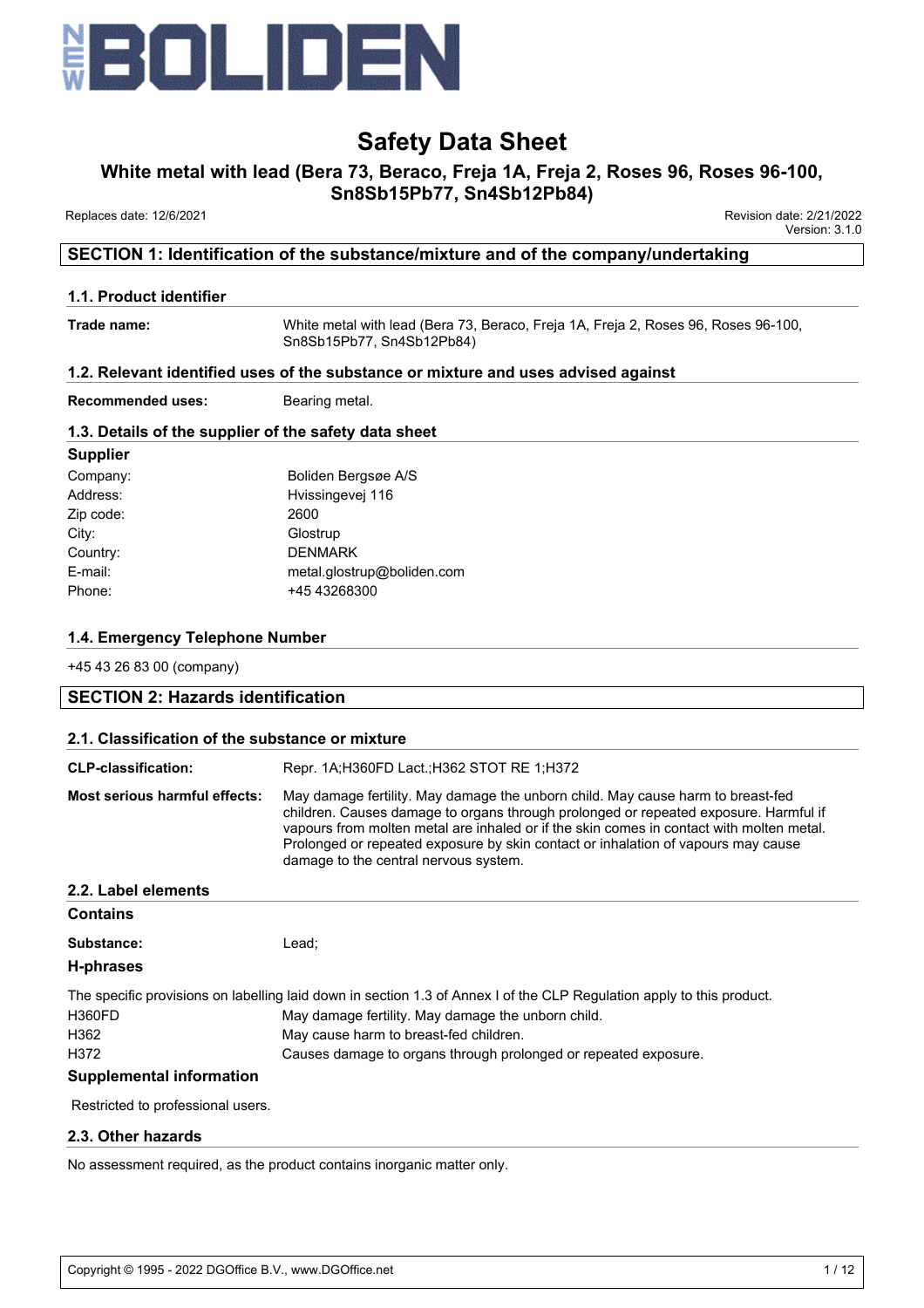

# **White metal with lead (Bera 73, Beraco, Freja 1A, Freja 2, Roses 96, Roses 96-100, Sn8Sb15Pb77, Sn4Sb12Pb84)**

Replaces date: 12/6/2021 Revision date: 2/21/2022

Version: 3.1.0

# **SECTION 3: Composition/information on ingredients**

#### **3.2. Mixtures**

| Substance                      | CAS No./ EC No./<br>REACH Reg. No.              | Concentration | <b>Notes</b> | CLP-classification                              |
|--------------------------------|-------------------------------------------------|---------------|--------------|-------------------------------------------------|
| Lead                           | 7439-92-1<br>231-100-4<br>01-2119513221-59-0085 | $10 - 80%$    |              | Repr. 1A;H360FD<br>Lact.;H362<br>STOT RE 1;H372 |
| Tin                            | 7440-31-5<br>231-141-8<br>01-2119486474-28-0024 | $3.5 - 85%$   |              |                                                 |
| Antimony                       | 7440-36-0<br>231-146-5<br>01-2119475609-24-0026 | l0 - 15%      |              |                                                 |
| Copper                         | 7440-50-8<br>231-159-6<br>01-2119480154-42-0184 | l0 - 7%       |              |                                                 |
| ∣Bismuth                       | 7440-69-9<br>231-177-4                          | l0 - 55%      |              |                                                 |
| indium- & compounds<br>(as In) | 7440-74-6<br>231-180-0                          | l0 - 11%      |              |                                                 |

Please see section 16 for the full text of H- / EUH-phrases..

### **SECTION 4: First aid measures**

#### **4.1. Description of first aid measures**

| Inhalation:          | Seek fresh air. Seek medical advice in case of persistent discomfort.                                                            |
|----------------------|----------------------------------------------------------------------------------------------------------------------------------|
| Ingestion:           | Wash out mouth thoroughly and drink 1-2 glasses of water in small sips. Seek medical<br>advice in case of persistent discomfort. |
| <b>Skin contact:</b> | Remove contaminated clothing. Wash skin with soap and water. Seek medical advice in<br>case of persistent discomfort.            |
| Eye contact:         | Flush with water (preferably using eye wash equipment) until irritation subsides. Seek<br>medical advice if symptoms persist.    |
| General:             | When obtaining medical advice, show the safety data sheet or label.                                                              |

#### **4.2. Most important symptoms and effects, both acute and delayed**

May cause harm to breast-fed children. May damage fertility. May damage the unborn child. Causes damage to organs through prolonged or repeated exposure. Prolonged exposure to welding smoke and particles constitutes a risk of developing asthmatic diseases, various respiratory disorders and cancer of the respiratory system. Harmful if vapours from molten metal are inhaled or if the skin comes in contact with molten metal. Prolonged or repeated inhalation of vapours may cause damage to the central nervous system.

#### **4.3. Indication of any immediate medical attention and special treatment needed**

Treat symptoms. No special immediate treatment required.

## **SECTION 5: Firefighting measures**

#### **5.1. Extinguishing media**

| Suitable extinguishing media: The product is not directly flammable. Choose extinguishing agents based on the |
|---------------------------------------------------------------------------------------------------------------|
| surrounding fire.                                                                                             |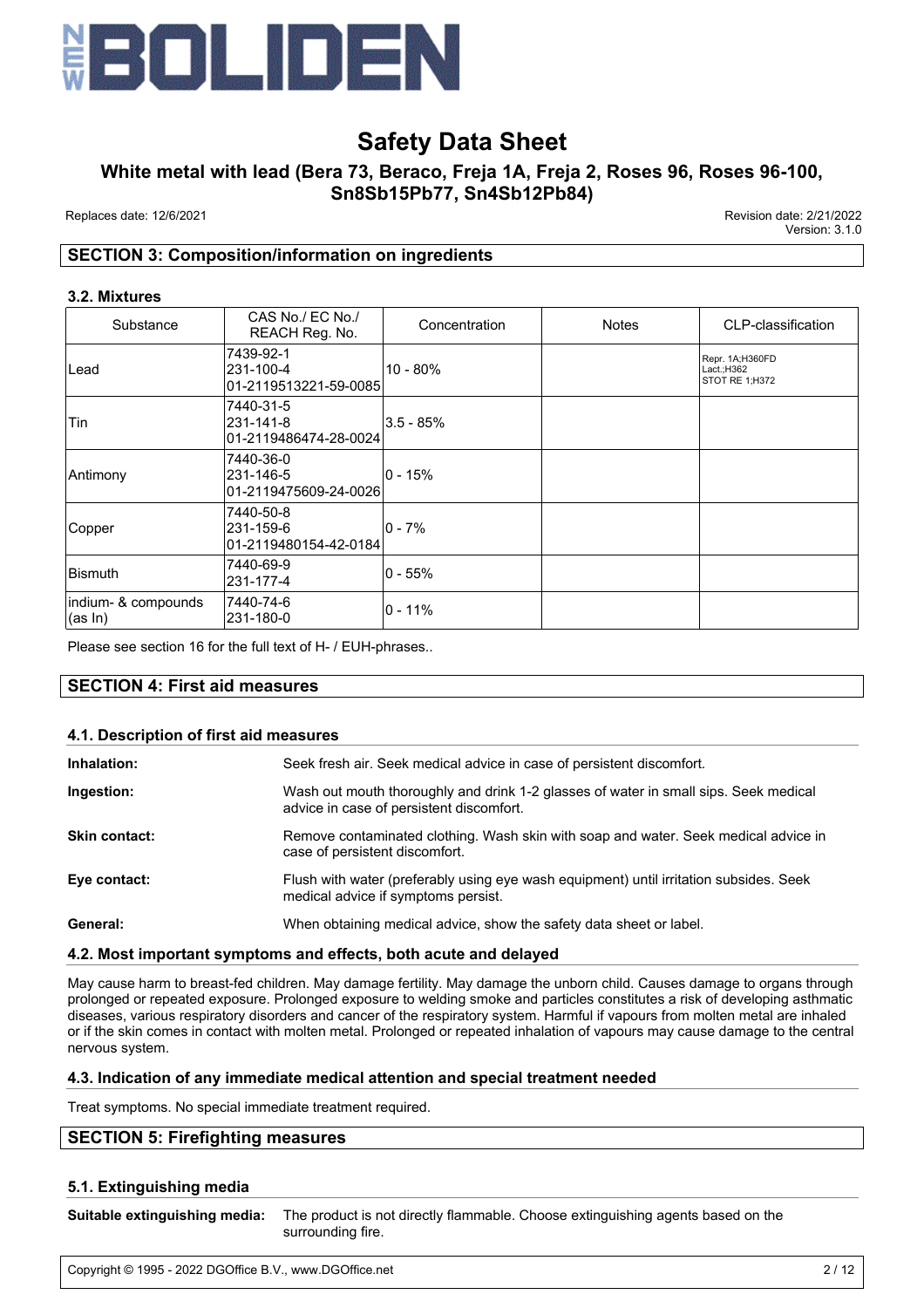

# **White metal with lead (Bera 73, Beraco, Freja 1A, Freja 2, Roses 96, Roses 96-100,**

**Sn8Sb15Pb77, Sn4Sb12Pb84)**

Replaces date: 12/6/2021 Revision date: 2/21/2022

Version: 3.1.0

**Unsuitable extinguishing media:** Do not use water stream, as it may spread the fire.

## **5.2. Special hazards arising from the substance or mixture**

The product is not directly flammable. Avoid inhalation of vapour and fumes - seek fresh air.

## **5.3. Advice for firefighters**

Move containers from danger area if it can be done without risk. Avoid inhalation of vapour and flue gases - seek fresh air. Wear Self-Contained Breathing Apparatus (SCBA) with a chemical protection suit only where personal (close) contact is likely.

# **SECTION 6: Accidental release measures**

### **6.1. Personal precautions, protective equipment and emergency procedures**

**For non-emergency personnel:** Wear safety goggles if there is a risk of eye splash. In case of insufficient ventilation, wear respiratory protective equipment. Wear gloves. Stay upwind/keep distance from source.

**For emergency responders:** In addition to the above: Protective suit equivalent to EN 368, type 3, is recommended.

### **6.2. Environmental precautions**

Prevent spillage from entering drains and/or surface water.

### **6.3. Methods and material for containment and cleaning up**

Sweep up/collect spills for possible reuse or transfer to suitable waste containers.

### **6.4. Reference to other sections**

See section 8 for type of protective equipment. See section 13 for instructions on disposal.

# **SECTION 7: Handling and storage**

### **7.1. Precautions for safe handling**

Work under effective process ventilation (e.g. local exhaust ventilation). Running water and eye wash equipment must be available. Wash hands before breaks, before using restroom facilities, and at the end of work. A workplace assessment must be conducted to ensure that employees are not exposed to effects that may involve a risk during pregnancy. A workplace assessment must be conducted to ensure that employees are not exposed to effects that may involve a risk when breastfeeding.

### **7.2. Conditions for safe storage, including any incompatibilities**

Store safely, out of reach of children and away from food, animal feeding stuffs, medicines, etc. Store in a cool, dry place. Do not store with the following: Alkalis/ Strong oxidisers/ Halogens.

### **7.3. Specific end use(s)**

None.

# **SECTION 8: Exposure controls/personal protection**

### **8.1. Control parameters**

### **Occupational exposure limit**

| Substance<br>name | Time period | ppm | mg/m <sup>3</sup> | fiber/cm3 | Comments | Remarks |
|-------------------|-------------|-----|-------------------|-----------|----------|---------|
| Lead              |             |     | 0.15              |           |          |         |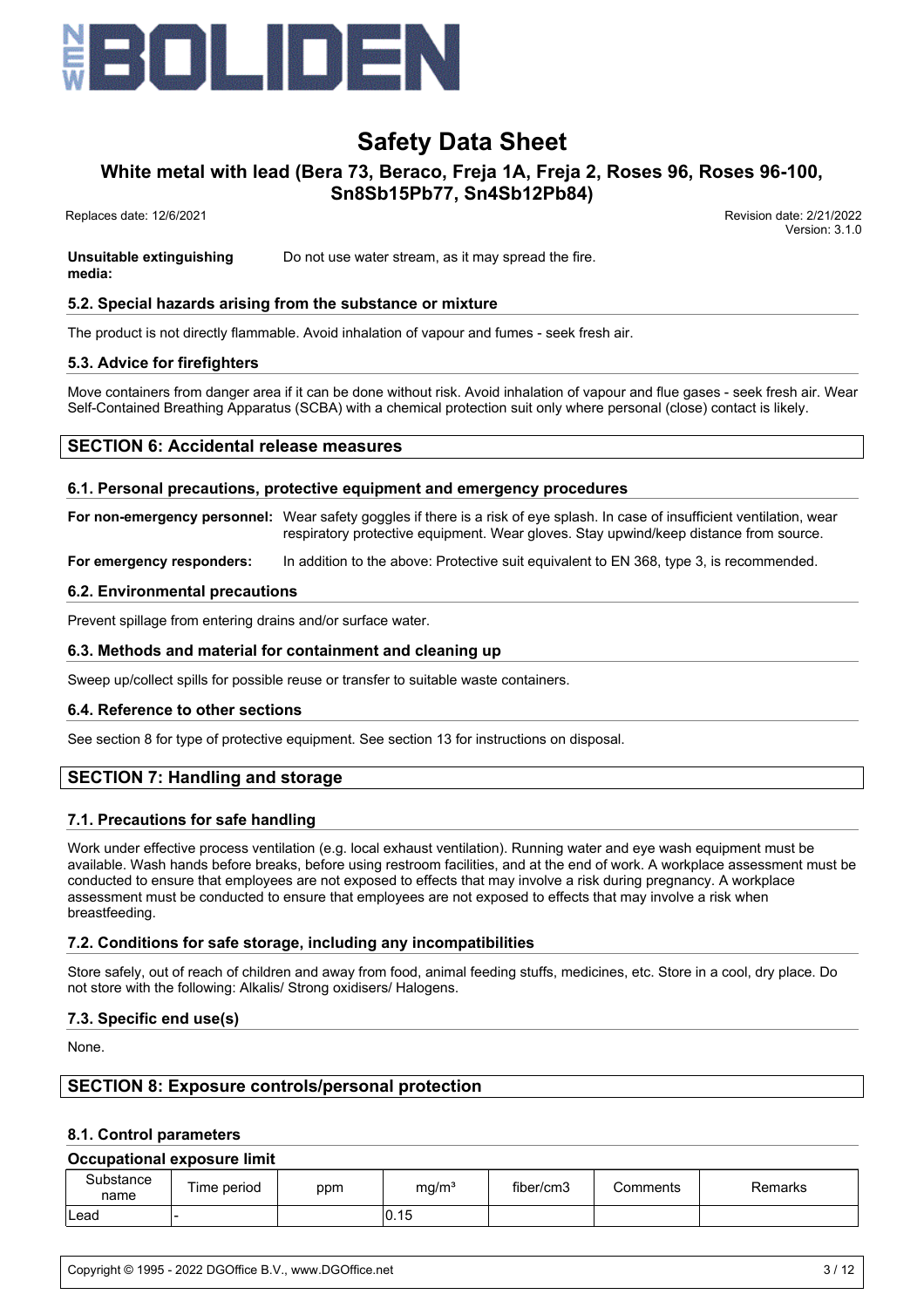

# **White metal with lead (Bera 73, Beraco, Freja 1A, Freja 2, Roses 96, Roses 96-100, Sn8Sb15Pb77, Sn4Sb12Pb84)**

 Replaces date: 12/6/2021 Revision date: 2/21/2022 Version: 3.1.0

| <b>Measuring methods:</b> | Compliance with occupational exposure limits may be checked by occupational hygiene<br>measurements.                                                                                                                                                      |
|---------------------------|-----------------------------------------------------------------------------------------------------------------------------------------------------------------------------------------------------------------------------------------------------------|
| Legal basis:              | Commission Directive 2000/39/EC (Occupational Exposure Limits) as subsequently<br>amended. Last amended by Commission Directive 2019/1831/EU. Directive 2004/37/EC<br>(Exposure to carcinogens or mutagens at work) as subsequently amended. Last amended |

by Directive 2019/983/EU.

#### **PNEC**

| Lead, cas-no 7439-92-1                         |                     |                          |                             |      |
|------------------------------------------------|---------------------|--------------------------|-----------------------------|------|
| Exposure                                       | Value               | <b>Assessment Factor</b> | <b>Extrapolation Method</b> | Note |
| PNEC aqua (freshwater) 2,4 µg/l                |                     |                          |                             |      |
| PNEC aqua (marine<br>water)                    | $3,3$ $\mu$ g/l     |                          |                             |      |
| PNEC sediment<br>(freshwater)                  | 49,7 - 186 mg/kg dw |                          |                             |      |
| <b>PNEC</b> sediment (marine<br>water)         | 168 mg/kg dw        |                          |                             |      |
| PNEC STP (wastewater-<br>treatment facilities) | $0,1$ mg/l          |                          |                             |      |
| Bismuth, cas-no 7440-69-9                      |                     |                          |                             |      |
| Exposure                                       | Value               | <b>Assessment Factor</b> | <b>Extrapolation Method</b> | Note |
| PNEC STP (wastewater-<br>treatment facilities) | 17,5 mg/l           |                          |                             |      |
| Antimony, cas-no 7440-36-0                     |                     |                          |                             |      |
| Exposure                                       | Value               | Assessment Factor        | <b>Extrapolation Method</b> | Note |
| PNEC aqua (freshwater) 0,113 µg/l              |                     |                          |                             |      |
| PNEC aqua (marine<br>water)                    | $0,0113$ µg/l       |                          |                             |      |
| <b>PNEC</b> sediment<br>(freshwater)           | 7,8 mg/kg dw        |                          |                             |      |
| PNEC sediment (marine<br>water)                | 1,56 mg/kg dw       |                          |                             |      |
| <b>PNEC</b> soil                               | 37 mg/kg dw         |                          |                             |      |
| PNEC STP (wastewater-<br>treatment facilities) | 2,55 g/l            |                          |                             |      |
| Copper, cas-no 7440-50-8                       |                     |                          |                             |      |
| Exposure                                       | Value               | <b>Assessment Factor</b> | <b>Extrapolation Method</b> | Note |
| PNEC aqua (freshwater)   7,8 µg/l              |                     |                          |                             |      |
| PNEC aqua (marine<br>water)                    | $5,2$ µg/l          |                          |                             |      |
| <b>PNEC</b> sediment<br>(freshwater)           | 87 mg/kg dw         |                          |                             |      |
| <b>PNEC</b> sediment                           | 288 mg/kg dw        |                          |                             |      |
| PNEC sediment (marine<br>water)                | 676 mg/kg dw        |                          |                             |      |
| PNEC soil                                      | 65,5 mg/kg dw       |                          |                             |      |
| PNEC STP (wastewater-<br>treatment facilities) | 230 g/l             |                          |                             |      |

## **DNEL - workers**

| Bismuth, cas-no 7440-69-9                                       |       |                            |                 |                          |      |
|-----------------------------------------------------------------|-------|----------------------------|-----------------|--------------------------|------|
| Exposure                                                        | Value | <b>Assessment Factor I</b> | Dose Descriptor | Main Impact<br>Parameter | Note |
| Copyright © 1995 - 2022 DGOffice B.V., www.DGOffice.net<br>4/12 |       |                            |                 |                          |      |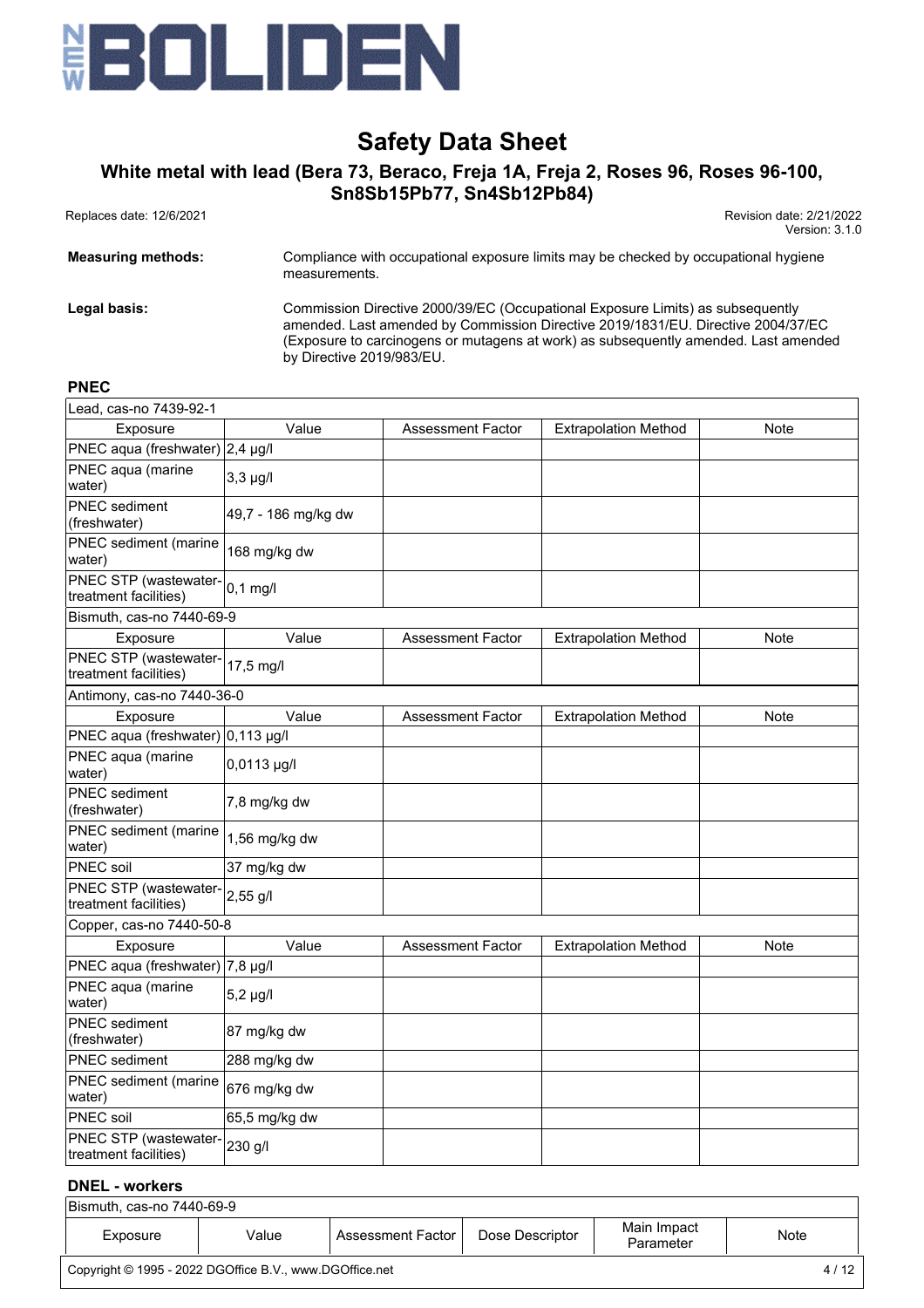

# **White metal with lead (Bera 73, Beraco, Freja 1A, Freja 2, Roses 96, Roses 96-100, Sn8Sb15Pb77, Sn4Sb12Pb84)**

Replaces date: 12/6/2021 Revision date: 2/21/2022

Version: 3.1.0

| <b>Inhalation DNEL</b><br>(long-term exposure $13,1 \text{ mg/m}^3$<br>systemic effects)  |                                        |                          |                 |                          |             |
|-------------------------------------------------------------------------------------------|----------------------------------------|--------------------------|-----------------|--------------------------|-------------|
| Antimony, cas-no 7440-36-0                                                                |                                        |                          |                 |                          |             |
| Exposure                                                                                  | Value                                  | <b>Assessment Factor</b> | Dose Descriptor | Main Impact<br>Parameter | <b>Note</b> |
| Dermal DNEL (long-<br>term exposure -<br>systemic effects)                                | 281 mg/kg bw/day                       |                          |                 |                          |             |
| <b>Inhalation DNEL</b><br>(long-term exposure $ 0,5 \text{ mg/m}^3$ )<br>- local effects) |                                        |                          |                 |                          |             |
| Copper, cas-no 7440-50-8                                                                  |                                        |                          |                 |                          |             |
| Exposure                                                                                  | Value                                  | <b>Assessment Factor</b> | Dose Descriptor | Main Impact<br>Parameter | <b>Note</b> |
| Dermal DNEL (long-<br>term exposure -<br>systemic effects)                                | 0,041 mg/kg bw/day                     |                          |                 |                          |             |
| <b>Inhalation DNEL</b><br>- systemic effects)                                             | (long-term exposure 0,041 mg/kg bw/day |                          |                 |                          |             |
| Oral DNEL (long-<br>term exposure -<br>systemic effects)                                  | 0,041 mg/kg bw/day                     |                          |                 |                          |             |
| <b>Dermal DMEL</b><br>(acute/short-term<br>exposure - systemic<br>effects)                | 0,082 mg/kg bw/day                     |                          |                 |                          |             |
| <b>Inhalation DNEL</b><br>(acute/short-term<br>exposure - systemic<br>effects)            | 0,082 mg/kg bw/day                     |                          |                 |                          |             |
| Oral DMEL<br>(acute/short-term<br>exposure - systemic<br>effects)                         | 0,082 mg/kg bw/day                     |                          |                 |                          |             |

# **DNEL - general population**

| Bismuth, cas-no 7440-69-9                                |                   |                     |                 |                          |      |
|----------------------------------------------------------|-------------------|---------------------|-----------------|--------------------------|------|
| Exposure                                                 | Value             | Assessment Factor I | Dose Descriptor | Main Impact<br>Parameter | Note |
| Oral DNEL (long-<br>term exposure -<br>systemic effects) | 13,3 mg/kg bw/day |                     |                 |                          |      |

## **8.2. Exposure controls**

| Appropriate engineering<br>controls:                      | Wear the personal protective equipment specified below.                                                                                                                                                       |
|-----------------------------------------------------------|---------------------------------------------------------------------------------------------------------------------------------------------------------------------------------------------------------------|
| eye/face protection:                                      | Personal protective equipment, Wear safety goggles if there is a risk of eye splash. Eye protection must conform to EN<br>166.                                                                                |
| hand protection:                                          | <b>Personal protective equipment.</b> Wear protective gloves which protect against contact and splashing from molten metal.<br>Gloves must conform to EN 12477.                                               |
| Personal protective equipment,<br>respiratory protection: | When heating/using the product without process ventilation, you must use respiratory<br>equipment with B/P3 filter. Respiratory protection must conform to one of the following<br>standards: EN 136/140/145. |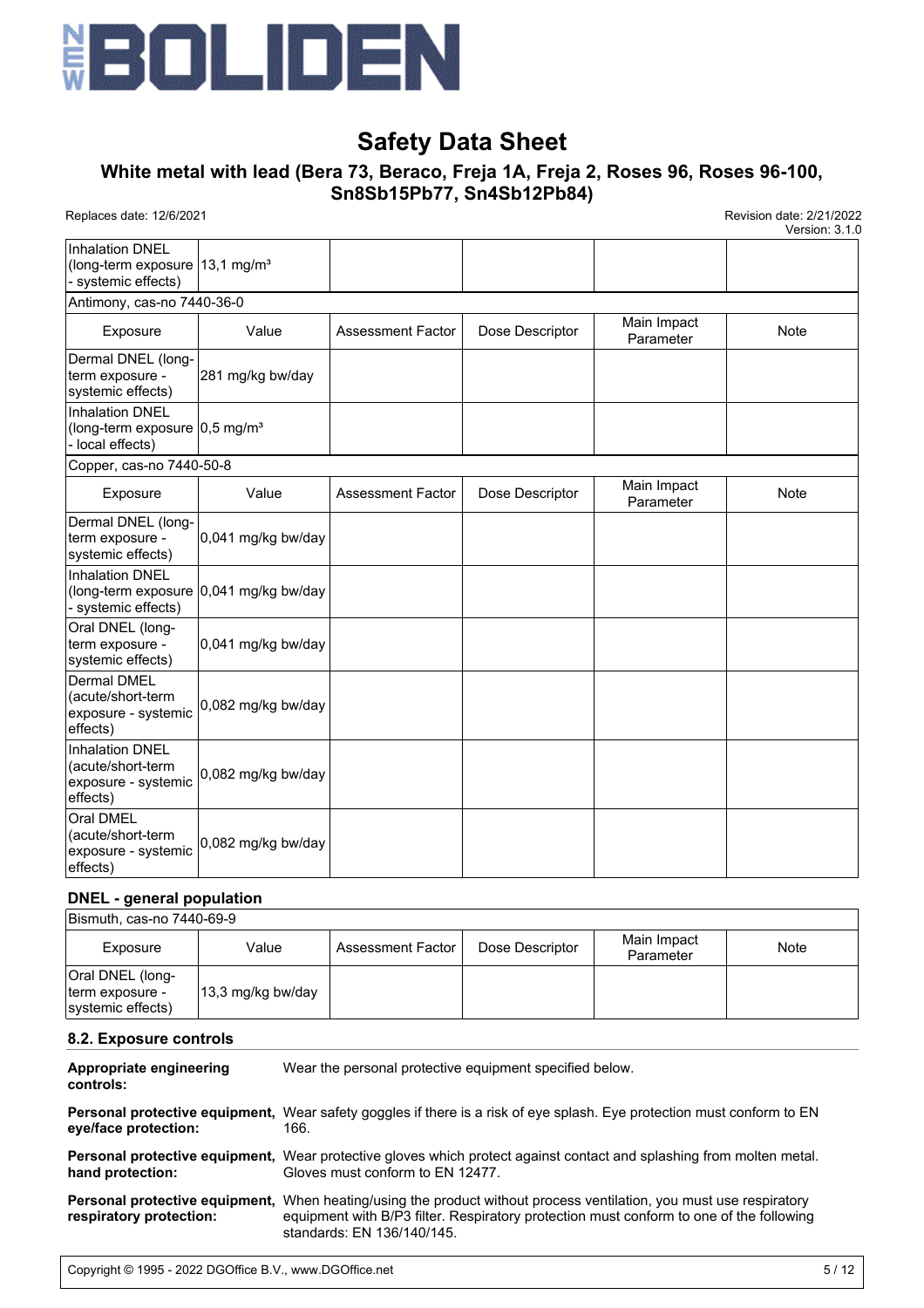

# **White metal with lead (Bera 73, Beraco, Freja 1A, Freja 2, Roses 96, Roses 96-100,**

**Sn8Sb15Pb77, Sn4Sb12Pb84)**

 Replaces date: 12/6/2021 Revision date: 2/21/2022 Version: 3.1.0

**Environmental exposure**

Ensure compliance with local regulations for emissions.

**controls:**

# **SECTION 9: Physical and chemical properties**

# **9.1. Information on basic physical and chemical properties**

| Parameter                               |                                           | Value/unit |  |  |  |
|-----------------------------------------|-------------------------------------------|------------|--|--|--|
| <b>State</b>                            | Solid substance                           |            |  |  |  |
| Colour                                  | Grey                                      |            |  |  |  |
| Odour                                   | Characteristic                            |            |  |  |  |
| Solubility                              | Pb: 185 mg/L, Sb: 18,2 mg/L, Bi: 1,87 g/L |            |  |  |  |
| Parameter                               | Value/unit                                | Remarks    |  |  |  |
| Odour threshold                         | No data                                   |            |  |  |  |
| Melting point                           | 96 - 400 °C                               |            |  |  |  |
| Freezing point                          | No data                                   |            |  |  |  |
| Initial boiling point and boiling range | >600 °C                                   |            |  |  |  |
| Flammability (solid, gas)               | No data                                   |            |  |  |  |
| <b>Flammability limits</b>              | No data                                   |            |  |  |  |
| <b>Explosion limits</b>                 | No data                                   |            |  |  |  |
| <b>Flash Point</b>                      | No data                                   |            |  |  |  |
| Auto-ignition temperature               | No data                                   |            |  |  |  |
| Decomposition temperature               | No data                                   |            |  |  |  |
| pH (solution for use)                   | No data                                   |            |  |  |  |
| pH (concentrate)                        | No data                                   |            |  |  |  |
| Kinematic viscosity                     | No data                                   |            |  |  |  |
| Viscosity                               | No data                                   |            |  |  |  |
| Partition coefficient n-octonol/water   | No data                                   |            |  |  |  |
| Vapour pressure                         | No data                                   |            |  |  |  |
| Density                                 | 7.2 - 11.3 g/ml                           |            |  |  |  |
| Relative density                        | No data                                   |            |  |  |  |
| Vapour density                          | No data                                   |            |  |  |  |
| Relative density (sat. air)             | No data                                   |            |  |  |  |
| Particle characteristics                | No data                                   |            |  |  |  |

# **9.2. Other information**

| Parameter                   | Value/unit | <b>Remarks</b> |
|-----------------------------|------------|----------------|
| Explosive properties        |            | Non-explosive  |
| Oxidising properties        |            | Non-oxidising. |
| Explosive properties        |            | Mon-explosive  |
| <b>Oxidising properties</b> |            | Non-oxidising. |

### **Other Information:** None.

# **SECTION 10: Stability and reactivity**

# **10.1. Reactivity**

Reacts with the following: Alkalis/ Acids/ Strong oxidisers/ Halogens.

# **10.2. Chemical stability**

The product is stable when used in accordance with the supplier's directions.

Copyright © 1995 - 2022 DGOffice B.V., www.DGOffice.net 6/12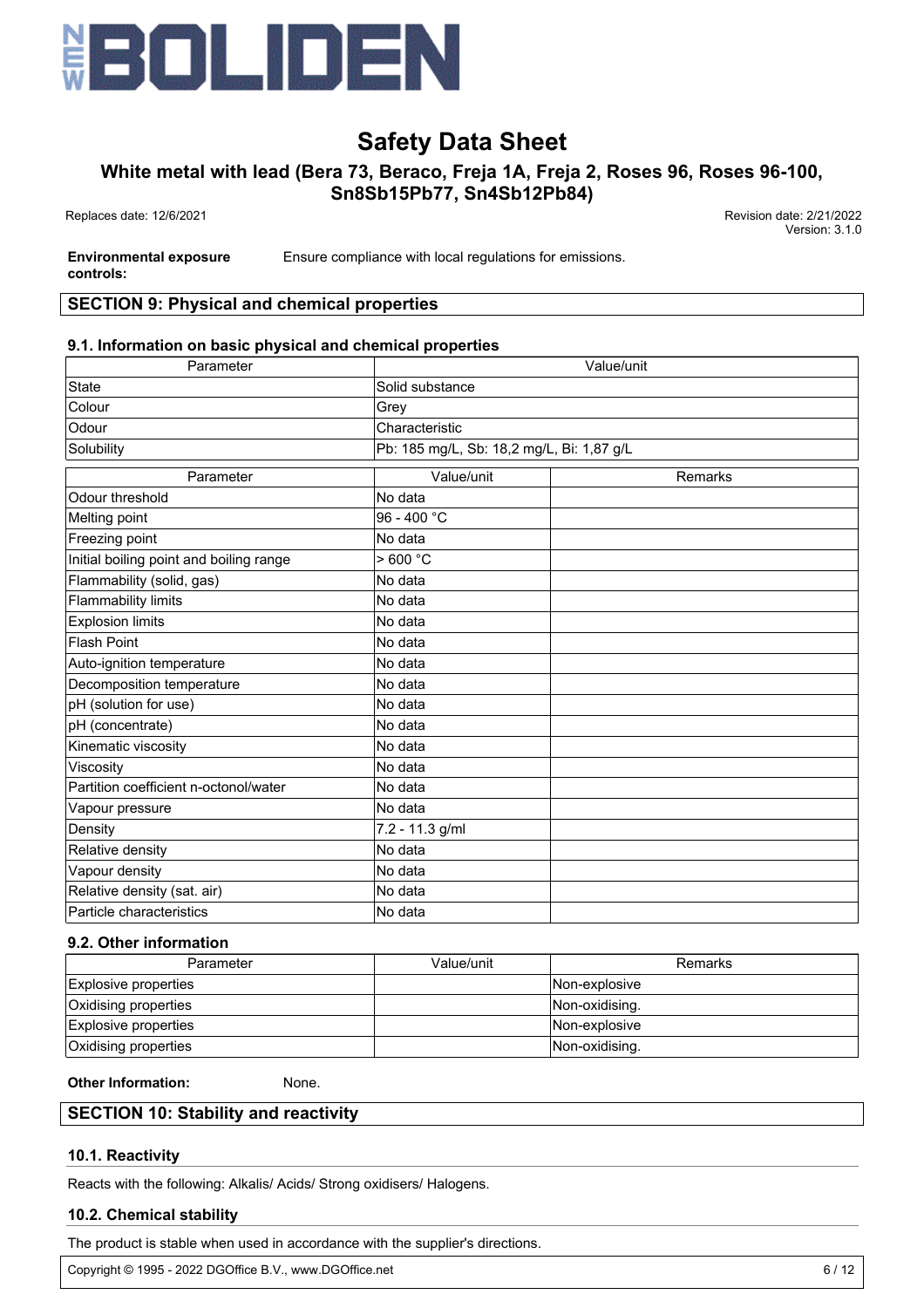

# **White metal with lead (Bera 73, Beraco, Freja 1A, Freja 2, Roses 96, Roses 96-100,**

**Sn8Sb15Pb77, Sn4Sb12Pb84)**

Replaces date: 12/6/2021 Revision date: 2/21/2022

Version: 3.1.0

### **10.3. Possibility of hazardous reactions**

None known.

## **10.4. Conditions to avoid**

None known.

## **10.5. Incompatible materials**

Strong oxidisers/ Acids/ Alkalis/ Halogens.

# **10.6. Hazardous decomposition products**

None known.

# **SECTION 11: Toxicological information**

# **11.1. Information on hazard classes as defined in Regulation (EC) No 1272/2008**

### **Acute toxicity - oral**

### **Tin, cas-no 7440-31-5**

| 0rganism         | est<br>vpe | time<br>-xposure | Value     | tonclusion | ∵method<br>est | Source |
|------------------|------------|------------------|-----------|------------|----------------|--------|
| <sup>I</sup> Rat | LD50       |                  | ∠000mg/kg |            | 423<br>ىن<br>◡ |        |
| — —<br>$\sim$    | _          |                  |           |            |                |        |

### **Bismuth, cas-no 7440-69-9**

| )rɑanısm         | est<br>vpe | time<br>-xposure | Value              | Conclusion | method<br>est | source |
|------------------|------------|------------------|--------------------|------------|---------------|--------|
| <sup>I</sup> Rat | LD50       |                  | $2000$ ma<br>ng/ka |            |               |        |

### **Antimony, cas-no 7440-36-0**

| .)raanism | `est<br><b>vpe</b> | osure<br>time<br>$-1$<br>n | ∨alue           | Conclusion | method<br>est | source |
|-----------|--------------------|----------------------------|-----------------|------------|---------------|--------|
| Rat       | ∟D50               |                            | 20000mg/kg<br>ັ |            |               |        |

## **Copper, cas-no 7440-50-8**

| <b>Jrganism</b> | est<br>vpe <sup>'</sup> | Exposure<br>time | Value                     | Conclusion | $\overline{\phantom{a}}$<br>method<br>'esı | source |
|-----------------|-------------------------|------------------|---------------------------|------------|--------------------------------------------|--------|
| !Raι            | LD50                    |                  | 300mg/kg bw<br>. .<br>. . |            |                                            |        |

Ingestion may cause discomfort. The product does not have to be classified. Based on existing data, the classification criteria are deemed not to have been met.

# **Acute toxicity - dermal**

### **Tin, cas-no 7440-31-5**

| Organism                   | Test Type | Exposure time | Value     | Conclusion | Test method | Source |
|----------------------------|-----------|---------------|-----------|------------|-------------|--------|
| <b>Rat</b>                 | LD50      |               | 2000mg/kg |            | OECD 402    |        |
| Antimony, cas-no 7440-36-0 |           |               |           |            |             |        |

| raaniam<br>. וסווי | ēst<br>' vpe | time<br>:posure | Value               | Conclusion | $\cdot$ .<br>method<br>est | source |
|--------------------|--------------|-----------------|---------------------|------------|----------------------------|--------|
| Rabbit             | ∟D50         |                 | 0.000<br>na/ko<br>ີ |            |                            |        |
|                    |              |                 |                     |            |                            |        |

The product does not have to be classified. Based on existing data, the classification criteria are deemed not to have been met.

## **Acute toxicity - inhalation**

### **Tin, cas-no 7440-31-5**

| ⊃rganism | vpe<br>est  | Exposure<br>time | √alue           | Conclusion | –<br>.<br>method<br>es <sup>t</sup> | source |
|----------|-------------|------------------|-----------------|------------|-------------------------------------|--------|
| Rat      | LD50<br>___ |                  | 5 <sub>ma</sub> |            | 403<br>…<br>$\cdots$                |        |

#### **Antimony, cas-no 7440-36-0**

| )raanism | 'est<br>vpe | time<br>posure | /alue               | onclusion, | .<br>method<br>est | source |
|----------|-------------|----------------|---------------------|------------|--------------------|--------|
| Rat      | <b>LC50</b> |                | $-$<br>دمما<br>וכ.י |            |                    |        |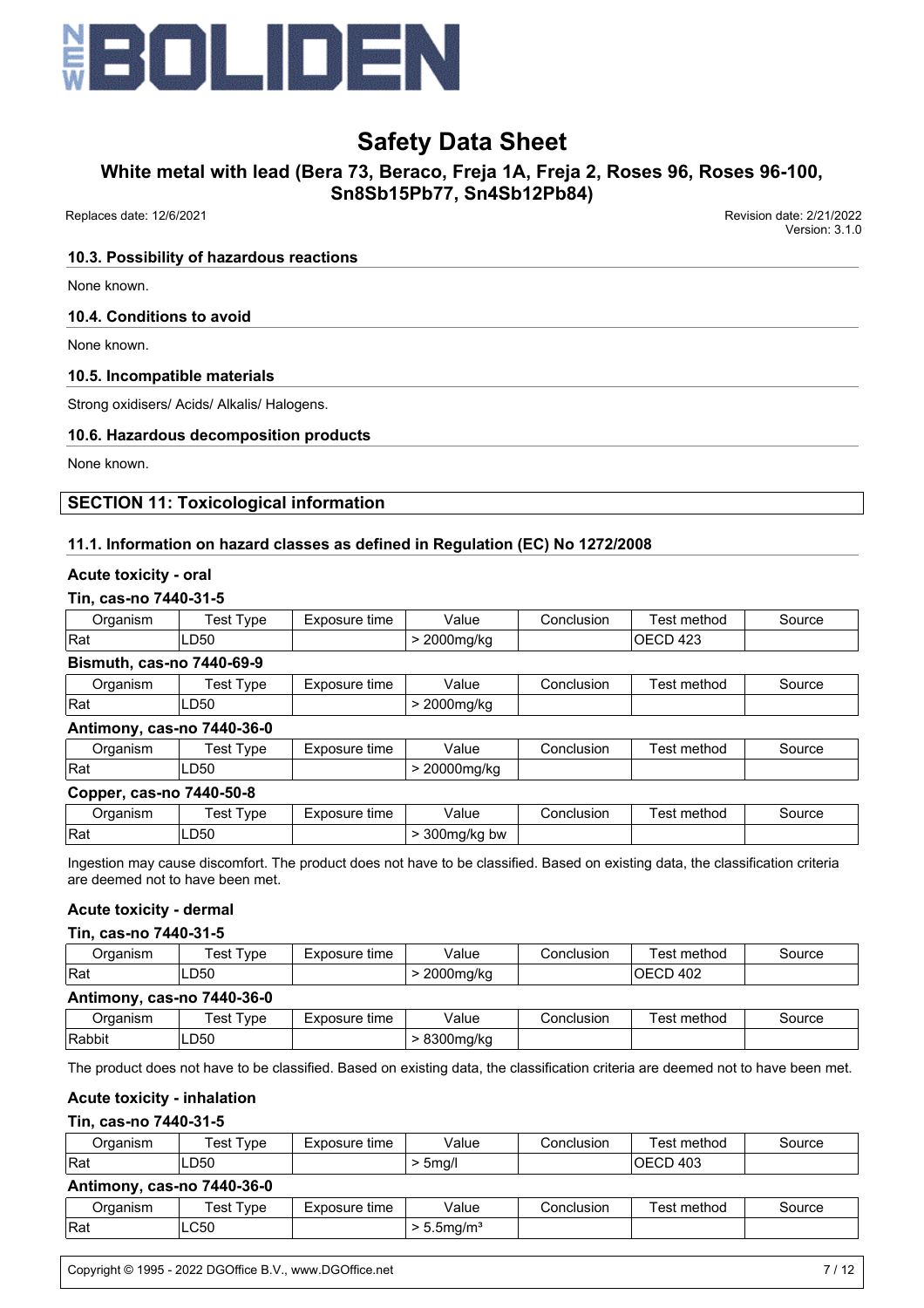

# **White metal with lead (Bera 73, Beraco, Freja 1A, Freja 2, Roses 96, Roses 96-100, Sn8Sb15Pb77, Sn4Sb12Pb84)**

Replaces date: 12/6/2021 Revision date: 2/21/2022

Version: 3.1.0

The product does not have to be classified. Based on existing data, the classification criteria are deemed not to have been met. The product does not release hazardous vapours in metallic form. Metallic oxides which are hazardous to inhale are formed during soldering/welding.

## **Skin corrosion/irritation**

#### **Tin, cas-no 7440-31-5**

| P<br>11511 | vpe<br>es | osure<br>time<br>$-vr$<br>– A L | 'alue<br>. | usion<br>ำท⊾               | method<br>ഛ | ource |
|------------|-----------|---------------------------------|------------|----------------------------|-------------|-------|
| Rabbit     |           |                                 |            | .ritatino<br>'Nor<br>า-เr. |             |       |

May cause slight irritation. The product does not have to be classified. Based on existing data, the classification criteria are deemed not to have been met.

## **Serious eye damage/eye irritation**

#### **Tin, cas-no 7440-31-5**

| ⊃rɑanısm | vpe<br>'est | Exposure<br>time | √alue | Conclusion           | method<br>est | source |
|----------|-------------|------------------|-------|----------------------|---------------|--------|
| Rabbit   |             |                  |       | n-ırrıtatınd<br>.Nor |               |        |

May cause eye irritation. The product does not have to be classified. Based on existing data, the classification criteria are deemed not to have been met.

| <b>Respiratory sensitisation or</b><br>skin sensitisation: | The product does not have to be classified. Test data are not available.                                                                                                                                                                                                                          |
|------------------------------------------------------------|---------------------------------------------------------------------------------------------------------------------------------------------------------------------------------------------------------------------------------------------------------------------------------------------------|
| Germ cell mutagenicity:                                    | The product does not have to be classified. Test data are not available.                                                                                                                                                                                                                          |
| <b>Carcinogenic properties:</b>                            | The product contains at least one carcinogenic substance. The product does not have to<br>be classified. Test data are not available.                                                                                                                                                             |
| <b>Reproductive toxicity:</b>                              | May damage fertility. May damage the unborn child. May cause harm to breast-fed<br>children.                                                                                                                                                                                                      |
| <b>Single STOT exposure:</b>                               | Inhalation of smoke from the soldering / welding process may cause irritation to the upper<br>airways. May cause a burning sensation in the nose, mouth and throat, as well as<br>headaches, coughing and discomfort. The product does not have to be classified. Test data<br>are not available. |
| <b>Repeated STOT exposure:</b>                             | Causes damage to organs through prolonged or repeated exposure. Prolonged inhalation<br>may cause water in the lungs.                                                                                                                                                                             |
| <b>Aspiration hazard:</b>                                  | The product does not have to be classified. Test data are not available.                                                                                                                                                                                                                          |
| 11.2. Information on other hazards                         |                                                                                                                                                                                                                                                                                                   |
| <b>Endocrine disrupting</b><br>properties:                 | None known.                                                                                                                                                                                                                                                                                       |

# **Other toxicological effects:** None known.

# **SECTION 12: Ecological information**

### **12.1. Toxicity**

| Tin, cas-no 7440-31-5 |                               |               |           |                  |            |             |        |  |
|-----------------------|-------------------------------|---------------|-----------|------------------|------------|-------------|--------|--|
| Organism              | <b>Species</b>                | Exposure time | Test Tvpe | Value            | Conclusion | Test method | Source |  |
| lFish                 | Pimephales<br><b>promelas</b> |               | 96hLC50   | $> 12.4 \mu q/l$ |            | IOECD 203   |        |  |
| <b>Crustacea</b>      | Daphnia<br> magna             |               | 7dEC50    | $> 3200 \mu q/l$ |            |             |        |  |

Copyright © 1995 - 2022 DGOffice B.V., www.DGOffice.net 8/12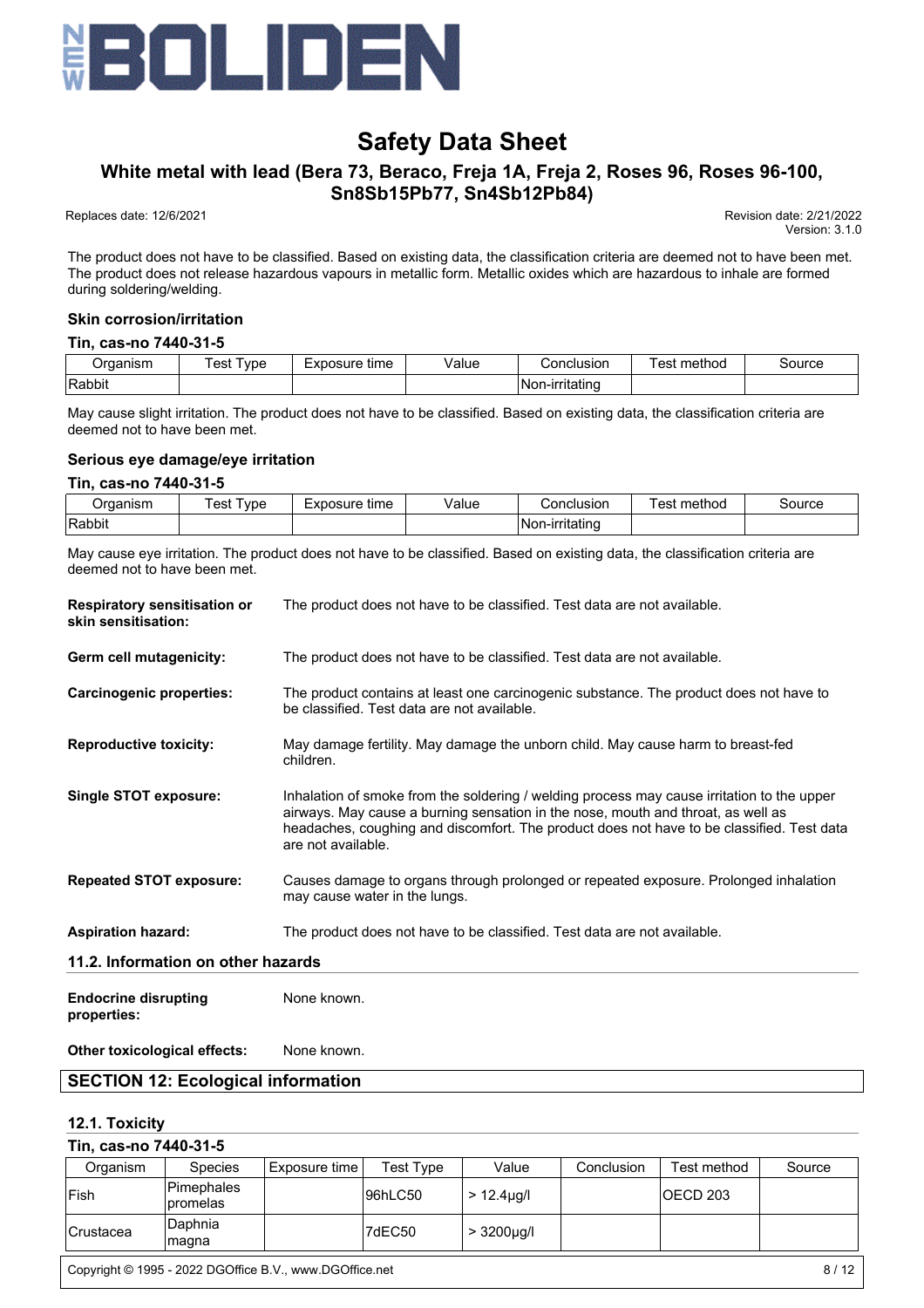

# **White metal with lead (Bera 73, Beraco, Freja 1A, Freja 2, Roses 96, Roses 96-100, Sn8Sb15Pb77, Sn4Sb12Pb84)**

Replaces date: 12/6/2021 Revision date: 2/21/2022

Version: 3.1.0

| Algae                  | Pseudokirchne<br>riella<br>subcapitata                           |               | 72hEC50          | $> 19.2 \mu g/l$       |            | <b>OECD 201</b> |        |
|------------------------|------------------------------------------------------------------|---------------|------------------|------------------------|------------|-----------------|--------|
| Lead, cas-no 7439-92-1 |                                                                  |               |                  |                        |            |                 |        |
| Organism               | Species                                                          | Exposure time | <b>Test Type</b> | Value                  | Conclusion | Test method     | Source |
| Fish                   | Pimephales<br>promelas<br>Oncorhynchus<br>mykiss                 |               | 96hLC50          | $40.8 -$<br>810.0µg/l  |            |                 |        |
| Crustacea              | Daphnia<br>magna<br>Ceriodaphnia<br>dubia                        |               | 48hEC50          | $26.4 -$<br>3115.8µg/l |            |                 |        |
| Algae                  | Pseudokirchne<br>riella<br>subcapitata<br>Chlorella<br>kesslerii |               | 72hErC50         | 20.5 - 49.6µg/l        |            |                 |        |
| Fish                   | Oncorhynchus<br>mykiss                                           |               | 10dNOEC          | $17.8 -$<br>1558.6µg/l |            |                 |        |
| Crustacea              | Hyallela<br>azteca                                               |               | 10dNOEC          | $1.7 - 963.0$ µg/l     |            |                 |        |
| Algae                  | Pseudokirchne<br>riella<br>subcapitata                           |               | 10dNOEC          | $0.48 -$<br>190.0µg/l  |            |                 |        |
|                        | Antimony, cas-no 7440-36-0                                       |               |                  |                        |            |                 |        |
| Organism               | Species                                                          | Exposure time | <b>Test Type</b> | Value                  | Conclusion | Test method     | Source |
| Fish                   | Pimephales<br>promelas                                           |               | 96hLC50          | 14.4mg/l               |            |                 |        |
|                        | Pseudokirchne                                                    |               |                  |                        |            |                 |        |

|                                   | promelas                                      |          |                      |  |  |
|-----------------------------------|-----------------------------------------------|----------|----------------------|--|--|
| Algae                             | Pseudokirchne<br><b>riella</b><br>subcapitata | 72hErC50 | $> 36.6$ mg/l        |  |  |
| <b>Fish</b>                       | Pimephales<br>promelas                        | 28dNOEC  | $1.13 - 2.31$ mg/l   |  |  |
| <b>Crustacea</b>                  | Daphnia<br>magna                              | 21dNOEC  | $1.74 - 3.13$ mg/l   |  |  |
| Algae                             | Pseudokirchne<br><b>riella</b><br>subcapitata | 72hNOEC  | $ 2.11 - 4.00$ mg/l  |  |  |
| lCrustacea                        | Chlorohydra<br>viridissima                    | 96hEC50  | $1.77$ mg/l          |  |  |
| Fish                              | Pagrus major                                  | 96hLC50  | 6.9 <sub>mg</sub> /l |  |  |
| Algea or other<br>acquatic plants | Lemna minor                                   | 4dEC50   | $> 25.5$ mg/l        |  |  |

The product does not have to be classified. Based on existing data, the classification criteria are deemed not to have been met.

### **12.2. Persistence and degradability**

The concept of biodegradability is not relevant, as the substance is inorganic.

### **12.3. Bioaccumulative potential**

#### **Tin, cas-no 7440-31-5**

| ⊃rɑanısm | Species | ∘tıme<br>Exposure | <u>I</u> vpe<br>'est | Value | .conclusion | ⊺est method | Source |
|----------|---------|-------------------|----------------------|-------|-------------|-------------|--------|
|          |         |                   | Log<br>17 A<br>rw.   | .     |             |             |        |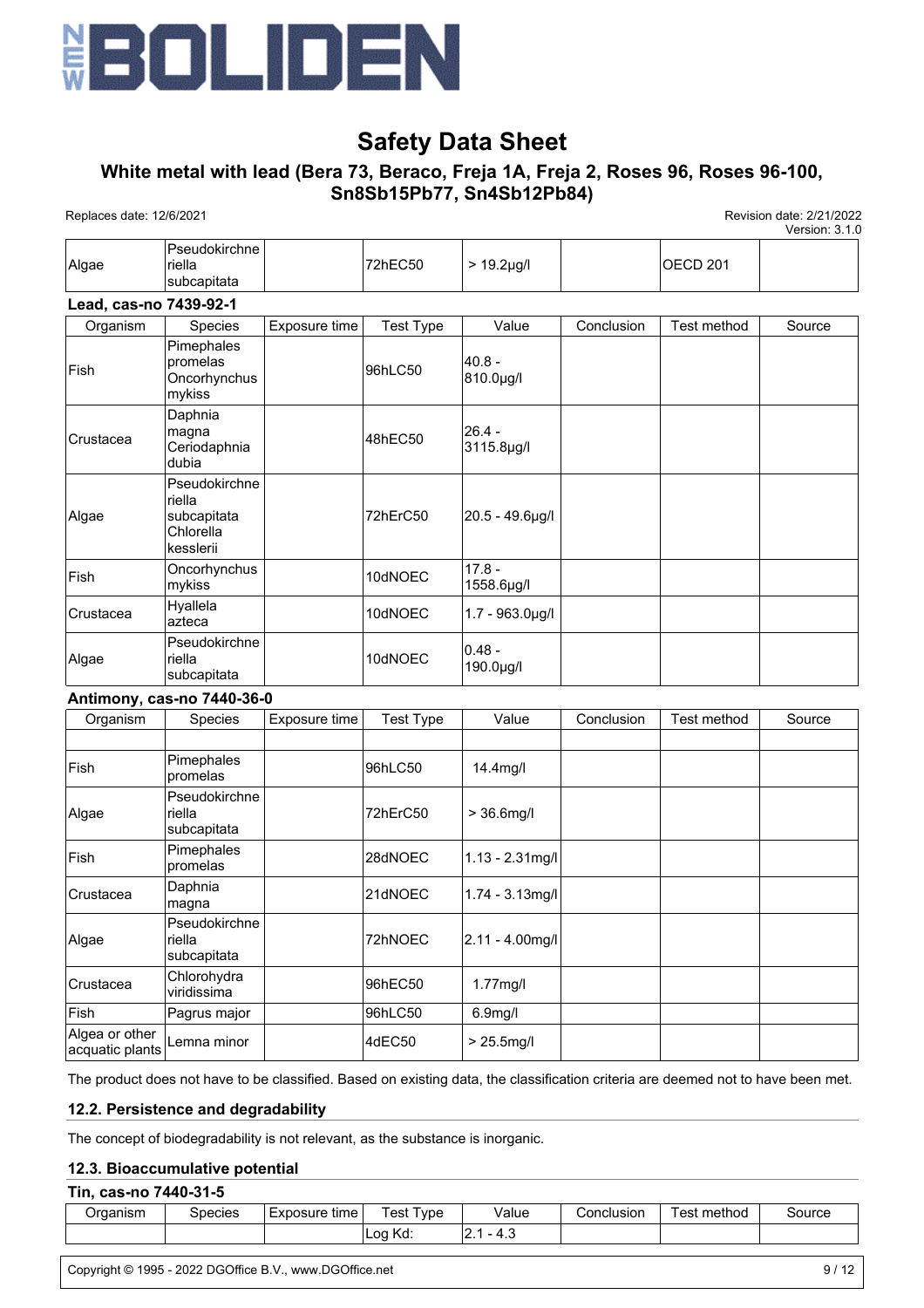

# **White metal with lead (Bera 73, Beraco, Freja 1A, Freja 2, Roses 96, Roses 96-100, Sn8Sb15Pb77, Sn4Sb12Pb84)**

Replaces date: 12/6/2021 Revision date: 2/21/2022

Version: 3.1.0

#### **Antimony, cas-no 7440-36-0**

| <b>Draanism</b> | Species | Exposure<br>time | vpe<br>'est               | Value | .onclusionٽ | . .<br>method<br>est | Source |
|-----------------|---------|------------------|---------------------------|-------|-------------|----------------------|--------|
|                 |         |                  | $\mathbf{z}$<br>Log<br>n. | 2.07  |             |                      |        |

Bioaccumulation can be expected.

#### **12.4. Mobility in soil**

Test data are not available.

### **12.5. Results of PBT and vPvB assessment**

No assessment required, as the product contains inorganic matter only.

## **12.6. Endocrine disrupting properties**

None known.

### **12.7. Other adverse effects**

None known.

# **SECTION 13: Disposal considerations**

### **13.1. Waste treatment methods**

Avoid discharge to drain or surface water.

If this product as supplied becomes a waste, it meets the criteria of a hazardous waste (Dir. 2008/98/EU). Collect spills and waste in closed, leak-proof containers for disposal at the local hazardous waste site. Empty, cleansed packaging should be disposed of for recycling. Uncleansed packaging is to be disposed of via the local wasteremoval scheme.

**Category of waste:** EWC code: Depends on line of business and use, for instance 06 04 05\* wastes containing other heavy metals Absorbent/cloth contaminated with the product: 15 02 02\* absorbents, filter materials (including oil filters not otherwise specified), wiping cloths, protective clothing

### **SECTION 14: Transport information**

**14.1. UN number or ID number:** Not applicable. **14.4. Packing group:** Not applicable. **14.2. UN proper shipping name: 14.3. Transport hazard class(es):** Not applicable.

Not applicable. **14.5. Environmental hazards:**

Not applicable.

**14.6. Special precautions for user**

None.

# **14.7. Maritime transport in bulk according to IMO instruments**

Not included.

# **SECTION 15: Regulatory information**

# **15.1. Safety, health and environmental regulations/legislation specific for the substance or mixture**

| <b>Special Provisions:</b> | Regulation (EU) of the European Parliament and of the Council concerning the export and<br>import of hazardous chemicals.<br>Special care should be applied for employees under the age of 18. Young people under the |
|----------------------------|-----------------------------------------------------------------------------------------------------------------------------------------------------------------------------------------------------------------------|
|                            |                                                                                                                                                                                                                       |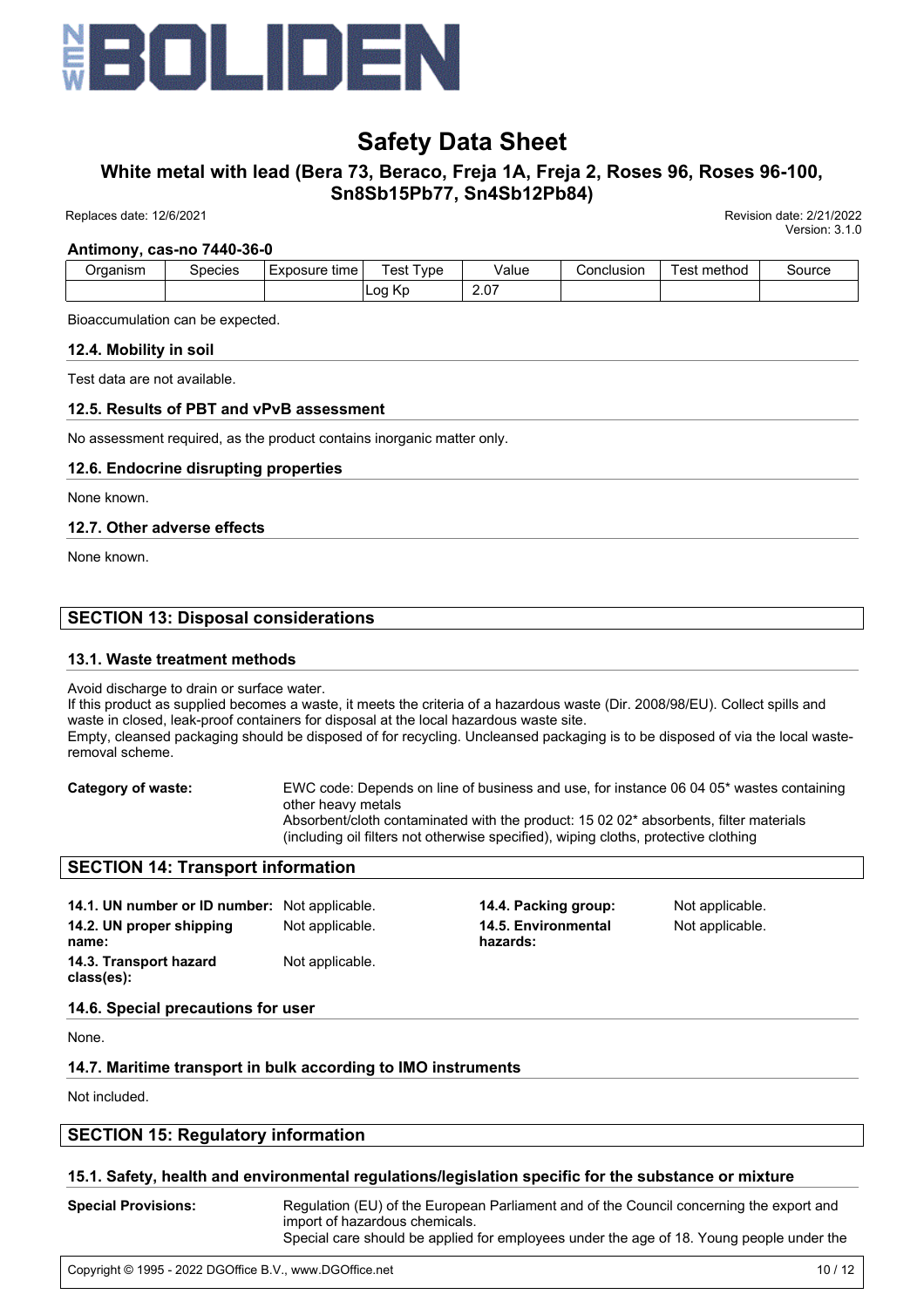

# **White metal with lead (Bera 73, Beraco, Freja 1A, Freja 2, Roses 96, Roses 96-100, Sn8Sb15Pb77, Sn4Sb12Pb84)**

 Replaces date: 12/6/2021 Revision date: 2/21/2022 Version: 3.1.0

age of 18 may not carry out any work causing harmful exposure to this product.

Covered by:

The product is comprised by Regulation 1907/2006/EC, Annex XVII concerning restrictions.

Council Directive (EC) on the protection of young people at work. Council Directive (EC) on the introduction of measures to encourage improvements in the safety and health at work of pregnant workers and workers who have recently given birth or are breastfeeding.

### **15.2. Chemical Safety Assessment**

| REACH Reg. No.        | Substance name |
|-----------------------|----------------|
| 01-2119475609-24-0026 | IAntimonv      |
| 01-2119480154-42-0184 | Copper         |
| 01-2119486474-28-0024 | Tin            |
| 01-2119513221-59-0085 | ∟ead           |
|                       |                |

# **SECTION 16: Other information**

#### **Version history and indication of changes**

| Version                       | <b>Revision date</b>                                                                                                                                                                                                                                                                                                                                                                             | Responsible                                                                        | Changes  |  |  |  |  |  |
|-------------------------------|--------------------------------------------------------------------------------------------------------------------------------------------------------------------------------------------------------------------------------------------------------------------------------------------------------------------------------------------------------------------------------------------------|------------------------------------------------------------------------------------|----------|--|--|--|--|--|
| 3.1.0                         | 2/21/2022                                                                                                                                                                                                                                                                                                                                                                                        | Bureau Veritas HSE / MPE                                                           | 1, 3, 16 |  |  |  |  |  |
| <b>Abbreviations:</b>         | STOT: Specific Target Organ Toxicity<br>PBT: Persistent, Bioaccumulative and Toxic<br>vPvB: Very Persistent and Very Bioaccumulative<br><b>PNEC: Predicted No Effect Concentration</b><br><b>DNEL: Derived No Effect Level</b>                                                                                                                                                                   |                                                                                    |          |  |  |  |  |  |
| <b>Other Information:</b>     | This safety data sheet has been prepared for and applies to this product only. It is based on<br>our current knowledge and the information that the supplier was able to provide about the<br>product at the time of preparation. The safety data sheet complies with applicable law on<br>preparation of safety data sheets in accordance with 1907/2006/EC (REACH) as<br>subsequently changed. |                                                                                    |          |  |  |  |  |  |
| <b>Training advice:</b>       |                                                                                                                                                                                                                                                                                                                                                                                                  | A thorough knowledge of this safety data sheet should be a prerequisite condition. |          |  |  |  |  |  |
| <b>Classification method:</b> |                                                                                                                                                                                                                                                                                                                                                                                                  | Calculation based on the hazards of the known components.                          |          |  |  |  |  |  |
| List of relevant H-statements |                                                                                                                                                                                                                                                                                                                                                                                                  |                                                                                    |          |  |  |  |  |  |
| <b>H360FD</b>                 | May damage fertility. May damage the unborn child.                                                                                                                                                                                                                                                                                                                                               |                                                                                    |          |  |  |  |  |  |
| H362                          | May cause harm to breast-fed children.                                                                                                                                                                                                                                                                                                                                                           |                                                                                    |          |  |  |  |  |  |
| H372                          |                                                                                                                                                                                                                                                                                                                                                                                                  | Causes damage to organs through prolonged or repeated exposure.                    |          |  |  |  |  |  |
| SDS is prepared by            |                                                                                                                                                                                                                                                                                                                                                                                                  |                                                                                    |          |  |  |  |  |  |
| Company:                      | Bureau Veritas HSE Denmark A/S                                                                                                                                                                                                                                                                                                                                                                   |                                                                                    |          |  |  |  |  |  |
| Address:                      | Oldenborggade 25-31                                                                                                                                                                                                                                                                                                                                                                              |                                                                                    |          |  |  |  |  |  |
| Zip code:                     | 7000                                                                                                                                                                                                                                                                                                                                                                                             |                                                                                    |          |  |  |  |  |  |
| City:                         | Fredericia                                                                                                                                                                                                                                                                                                                                                                                       |                                                                                    |          |  |  |  |  |  |
| Country:                      | <b>DENMARK</b>                                                                                                                                                                                                                                                                                                                                                                                   |                                                                                    |          |  |  |  |  |  |
| E-mail:                       | infohse@dk.bureauveritas.com                                                                                                                                                                                                                                                                                                                                                                     |                                                                                    |          |  |  |  |  |  |
| Phone:                        | +45 77 31 10 00                                                                                                                                                                                                                                                                                                                                                                                  |                                                                                    |          |  |  |  |  |  |